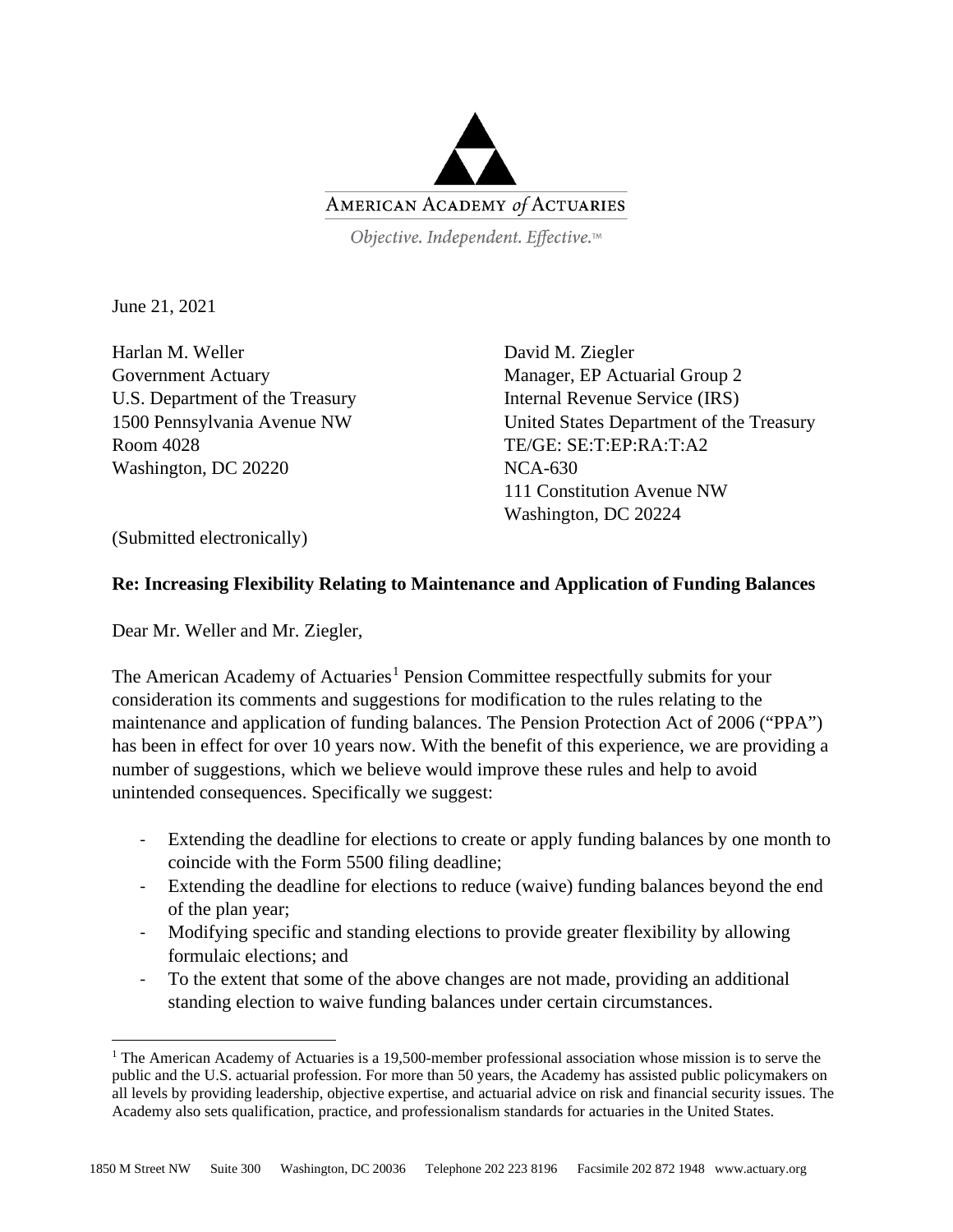Our observations of PPA over the past 10+ years makes clear that, despite comprehensive rules around funding balance elections, it is still far too easy for actuaries and plan sponsors to misunderstand the election rules and to miss deadlines, resulting in great frustration and unintended outcomes. This is particularly true for situations that do not occur every year, such as when a particular funding threshold must be achieved to avoid a Pension Benefit Guaranty Corporation (PBGC) §4010 filing or an at-risk status, or where a plan sponsor changes its intended contribution shortly before the final contribution deadline. Problems may also arise when information that would affect decisions around credit balance usage is not available until after the applicable deadline—for example, for short plan years, or when there is a change in Enrolled Actuary. In these cases, deadlines may be missed, potentially resulting in excise taxes, acceleration of contributions or additional reporting requirements, often through no fault of the plan sponsor and to no clear benefit to the plan participants.

We understand that the current rules reflect both statutory requirements, as well as concerns about how providing additional flexibility could complicate certain calculations—particularly the adjusted funding target attainment percentage (AFTAP), which affects proper plan administration. We believe that the changes that we are suggesting are fully consistent with the statutory requirements described in Internal Revenue Code Section 430 and can be made without complicating plan administration and without adverse consequences to plan participants. Such changes could help to reduce the administrative burdens that might have contributed many plan sponsors' decisions to exit the defined benefit system.

Some of the requested changes are consistent with those requested in the Pension Committee's letter of February [2](#page-1-0)012.<sup>2</sup> However, the committee has expanded on the list of suggested changes based on another nine years of experience and ask that you consider this expanded list of suggested modifications.

### **Extending the deadline to create or apply funding balances**

The most helpful change to the election rules would be to extend the deadline for making these elections. Currently, elections to create or apply balances must be made by the final contribution due date, rather than the due date for the Schedule SB, which is one month later. Unfortunately, problems with these elections are sometimes not discovered until the Schedule SB filing is being prepared, at which point it is too late to make corrections. The penalty for a missed election to apply balances is an unpaid minimum required contribution, which triggers a 10% excise tax and which may trigger other reporting requirements, and violations of loan covenants. The penalty for failure to create funding balances is an unintended acceleration of contributions, which may trigger the need for additional borrowing or other severe business consequences. These penalties are disproportionate to the error—a failure to complete the intended paperwork. Because this

<span id="page-1-0"></span><sup>&</sup>lt;sup>2</sup> Pension Committee letter to the Internal Revenue Service and Department of the Treasury addressing elections to reduce funding balances for defined benefit pension plans. (February 16, 2012)

https://www.actuary.org/sites/default/files/files/publications/Academy-Letter-on-Funding-Balance-Elections.pdf.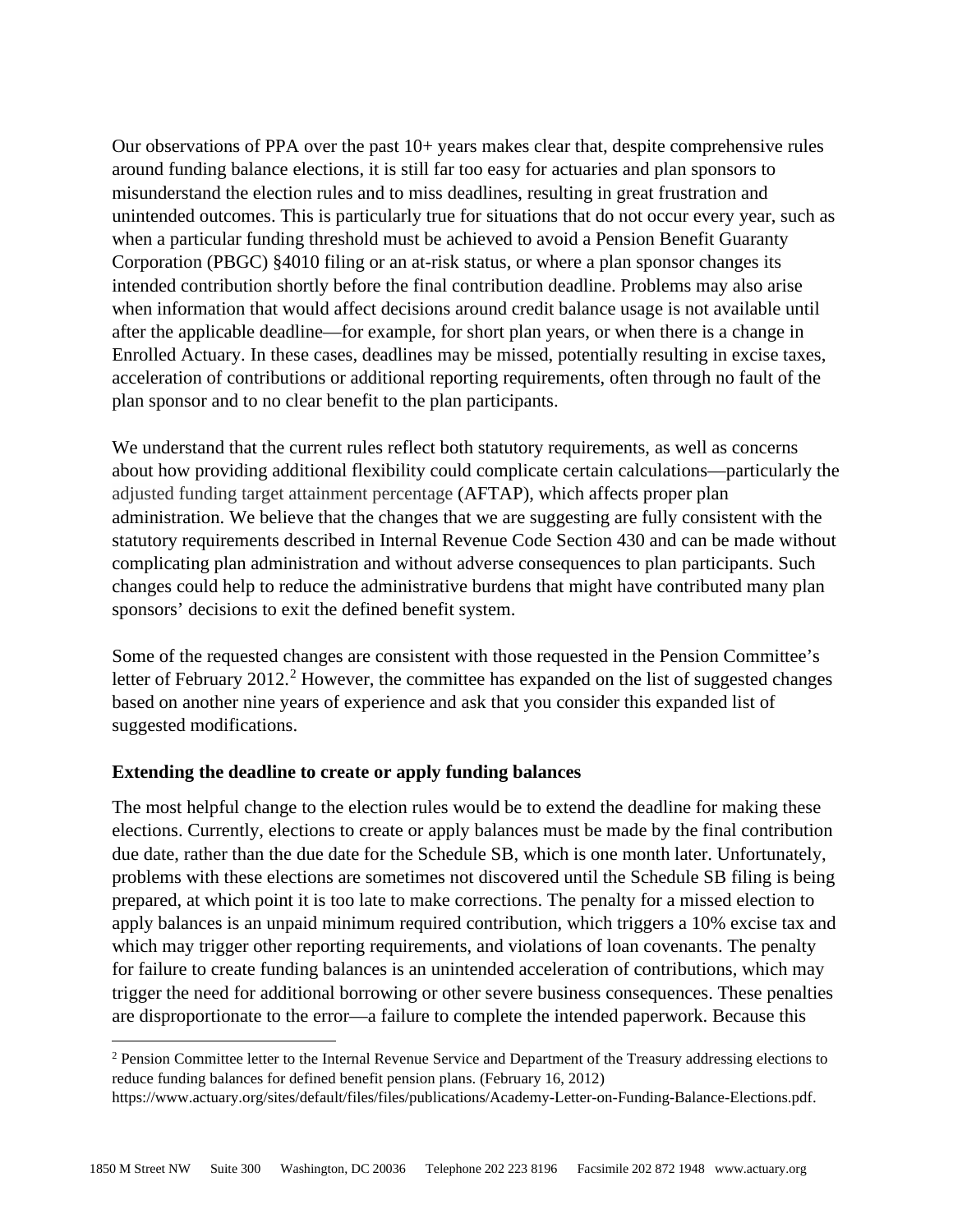paperwork is not filed with the government, but rather maintained internally by the plan sponsor, this framework could lead to some to try to "fix the problem" by backdating elections.

Fortunately, there is a simple solution to this problem. Extending the deadline by one month to coincide with the Schedule SB filing deadline would virtually eliminate this issue. Furthermore, such a change would not create any conflict with other deadlines or elections. We understand that this would move the deadline from before the nine-month mark (by which a final AFTAP or range AFTAP normally must be certified) to after that deadline. Nevertheless, under current rules the AFTAP may be certified earlier in the year (and often is) and existing rules concerning deemed waivers along with prohibitions against actions that result in a material change in the AFTAP could easily accommodate a one-month delay in these deadlines.

# **Extending the deadline for elections to reduce funding balances and to revoke excess usage of funding balances**

This topic is covered extensively in the committee's 2012 letter referenced above. We believe that all of the arguments made in that letter still hold. To summarize briefly, the end-of-plan-year deadline to reduce or revoke excess usage of funding balances precedes deadlines for other requirements that are affected by the level of funding balances, thereby accelerating the decisions that need to be made in relation to meeting those requirements. In some cases (e.g., short plan years) the deadline may even precede the date that other needed information is available, as detailed in the referenced letter. As discussed in the 2012 letter and below, any conflicts that arise due to extending the deadline already exist to some degree under the current rules, and we believe they are manageable.

We observe that concerns about properly managing funding balances waivers have caused many sponsors to avoid creating these balances in the first place. Sponsors are reluctant to create these balances because they are subtracted from assets when calculating certain important funded ratios. In theory, sponsors always have the ability to waive funding balances, but the current timing rules can cause unintentional problems.<sup>[3](#page-2-0)</sup> For example, in a short plan year or when requirements for the current year refer to the prior year's funded status ratios, it may be too late to apply a waiver by the time the issue is recognized. We have detailed a few examples below:

• **Short plan year**. A plan sponsor has a 2021 plan year from July 1, 2021, to June 30, 2022, and a short plan year in 2022 from July 1, 2022, to December 31, 2022. The final contribution for the 2021 plan year would be due on March 15, 2023, after the end of the short 2022 plan year, so if a standing election to create a prefunding balance (PFB) was in place, it would result in a PFB being created on March 15, 2023, and there would be no opportunity to waive the PFB as of July 1, 2022, under current rules. Even without an additional 2021 plan year contribution, the valuation results for the short 2022 plan year might not be final as of the waiver deadline for that plan year, in which case the sponsor

<span id="page-2-0"></span><sup>&</sup>lt;sup>3</sup> We note that prefunding balances may also be undesirable for those plans that still have carryover balances, as these carryover balances receive preferential treatment but can be depleted more rapidly when plans maintain prefunding balances. For purposes of this letter, we generally do not address the additional issues raised by carryover balances.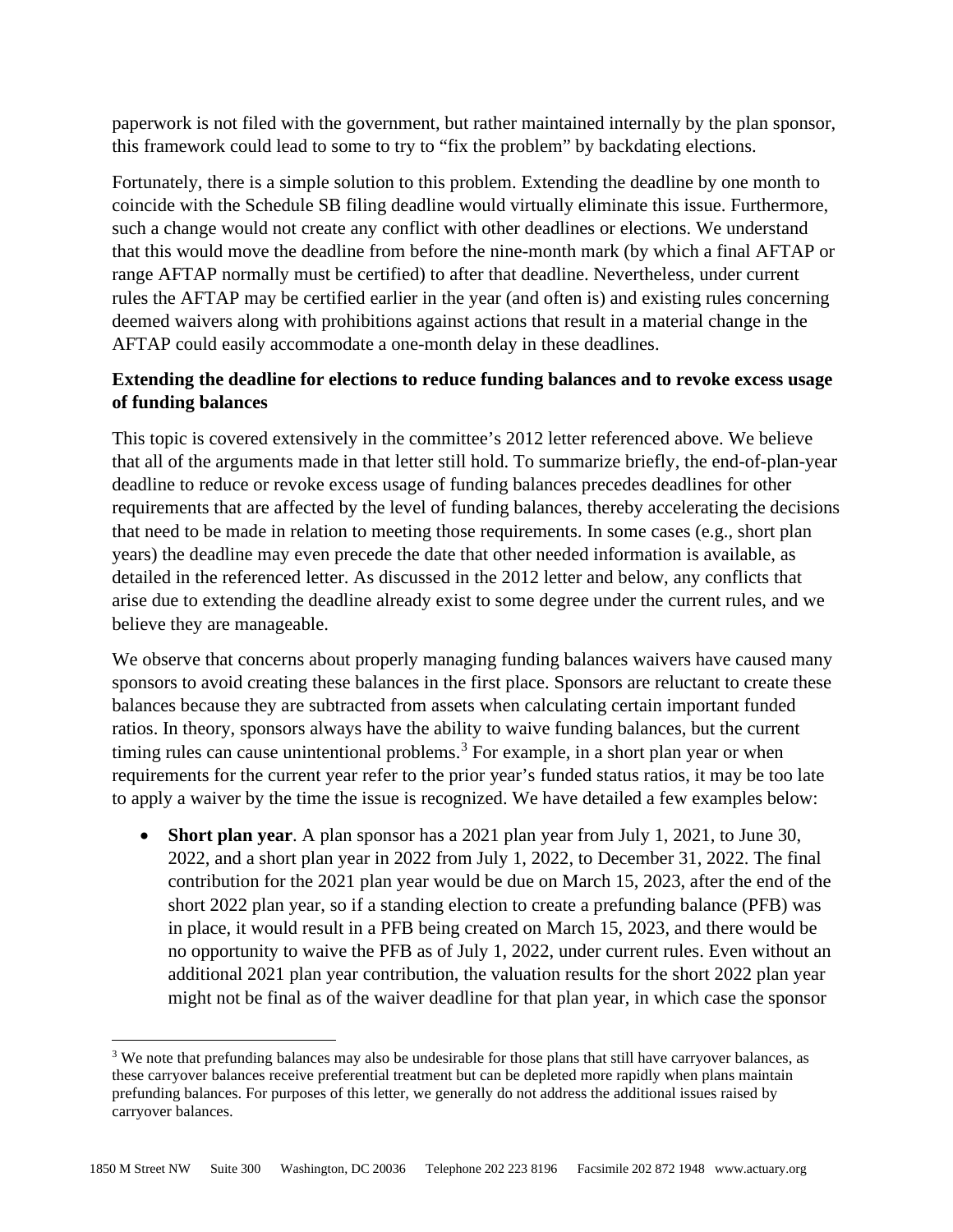would not be able to waive a previously existing PFB to achieve the target funded target attainment percentage (FTAP) as of July 1, 2022. If the waiver election were available until the Form 5500 is filed by October 15, 2023 (for the short 2022 plan year), this would allow time for a waiver of the prefunding balance previously existing or created by the standing election.

- **Credit balance usage threshold determination**. A plan sponsor must have an FTAP (reducing assets only by the PFB) of above 80% in the prior year—for example, as of January 1, 2019—in order to use funding balances to meet the minimum required contribution in the current year, for example, for the 2020 plan year. In this case, the plan sponsor would need to make the decision to waive any funding balances to keep the FTAP used for this purpose above 80% to be able to use the funding balances for the 2020 plan year. There is no opportunity to calculate, or perhaps even reasonably estimate, the 2020 minimum required contribution to determine whether the plan sponsor would want to be able to use funding balances to satisfy that contribution amount. In some cases, it is possible the FTAP is not even calculated by December 31, 2019 (e.g., if the plan is a frozen plan that does not require an AFTAP). This restriction applies infrequently, so it is possible for the actuary to miss checking the change in the FTAP after the final prior-year contribution was made and the prefunding balance was automatically applied to the funding balance. The inability for the plan sponsor to then use funding balances for the current plan year is a rather severe consequence when extension of the deadline could easily eliminate this potential problem.
- **At-risk threshold.** In a similar manner to the prior two examples, the at-risk threshold looks back to prior plan year FTAPs to determine whether at-risk restrictions will apply. While a plan is at-risk, the sponsor cannot prefund non-qualified deferred compensation for certain officers and other covered employees described in Code Section 162(m)(3). Because at-risk status is based on a look-back, by the time these restrictions apply, it is too late to waive funding balances, if possible, to avoid at-risk status. This restriction can be particularly problematic in the case of someone who becomes a covered employee during the year in which a plan is at-risk—particularly if the prefunding has already occurred. Extending the deadline for waiving funding balances does not necessarily solve this problem, but, where a waiver of funding balances could eliminate at-risk status, it does provide more time for plan sponsors to make this election. At-risk status may have other adverse consequences, such a violation of loan covenants. It is often the case that those individuals who are responsible for administering deferred compensation plans and compliance with loan covenants are not involved with the pension valuation and so may not be aware of the plan's at-risk status. Again, extending the deadline will provide additional time to avoid an unintentional triggering of these adverse consequences.

We believe that there is no compelling reason for the deadline to reduce funding balances to precede the other funding balance-related deadlines for the plan year, such as the deadline to add prefunding balance. Therefore, we suggest that the deadline for reducing funding balances be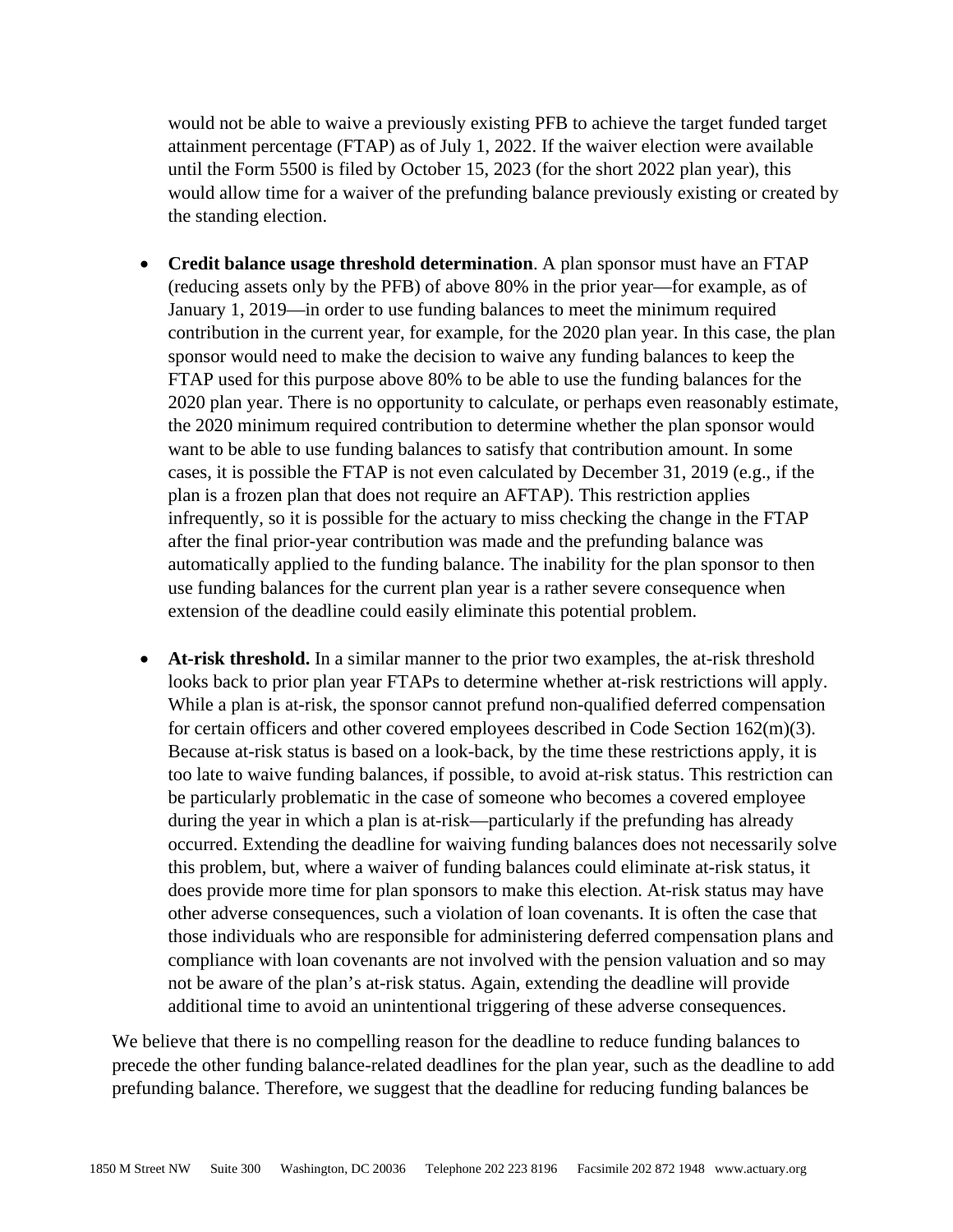extended to coincide with the deadline for applying or creating funding balance. A more modest alternative would be to extend the deadline to three months following the close of the plan year. This change would avoid most of the concerns about potential overlap with other key deadlines but would still address many of the concerns cited in this letter and the 2012 letter.

### **Allowing formulaic elections**

Current regulations require the precise amount of any election to be specified (or to be calculable based on known information) on the date of the election. Formulaic elections are expressly prohibited. We believe that formulaic elections could be permitted without creating undue complications and would allow funding balances to be applied in a manner that more clearly aligns with the sponsor's intent. We note that formulaic elections would not conflict with the statutory language, only with the current regulatory requirements.

For example, the standing election to apply balances to the quarterly contribution requirement could automatically apply only the minimum amount actually needed (25% of the lesser of 100% of the prior year minimum or 90% of the current year minimum), even before the current year minimum has been calculated.

The current regulations which permit standing elections applying funding balances to required quarterly installments limit their utility to plan sponsors. The standing election must blindly apply the safe-harbor quarterly amount equal to 25% of the prior year's minimum required contribution. When 90% of the current year's minimum required contribution is less than 100% of the prior year requirement, several actions are needed to prevent the use of more funding balance than necessary. Upon the realization that the safe harbor amount will no longer equal the final quarterly amount, the plan sponsor must suspend or revoke the standing election, modify it to use the appropriate amount for future quarterlies, if any. To the extent an amount in excess of the total minimum required contribution for the year has been applied by the standing election in place to that point, the sponsor must revoke the excess elected amount. Additionally, the revocation is due by the end of the plan year, which is prior to the due date for the final quarterly and also prior to the date when the valuation must otherwise be finalized. If the sponsor does not realize that the standing election has applied an amount in excess of the total minimum requirement until after the end of the year, the excess may not be recovered. We believe these shortcomings have led many sponsors and their advisers to conclude that the use of standing quarterly elections on balance do not add sufficient value to justify the effort.

An alternative approach would ensure that the sponsor meets quarterly election requirements with a minimum of paperwork as long as sufficient credit balance exists on the applicable deadline. This could increase the use of these simplifying elections and reduce the instances where a quarterly contribution is missed due only to the failure to complete the necessary paperwork. Easier use of credit balances might even increase the willingness of sponsors to prefund their plans. Prior to the completion of the current valuation, the application of funding balances could apply based on the safe harbor quarterly, with a retroactive and automatic adjustment after the current year's results are complete. The concern that funding balances might increase retroactively (or potentially fall in the case of a correction to current- or prior-year